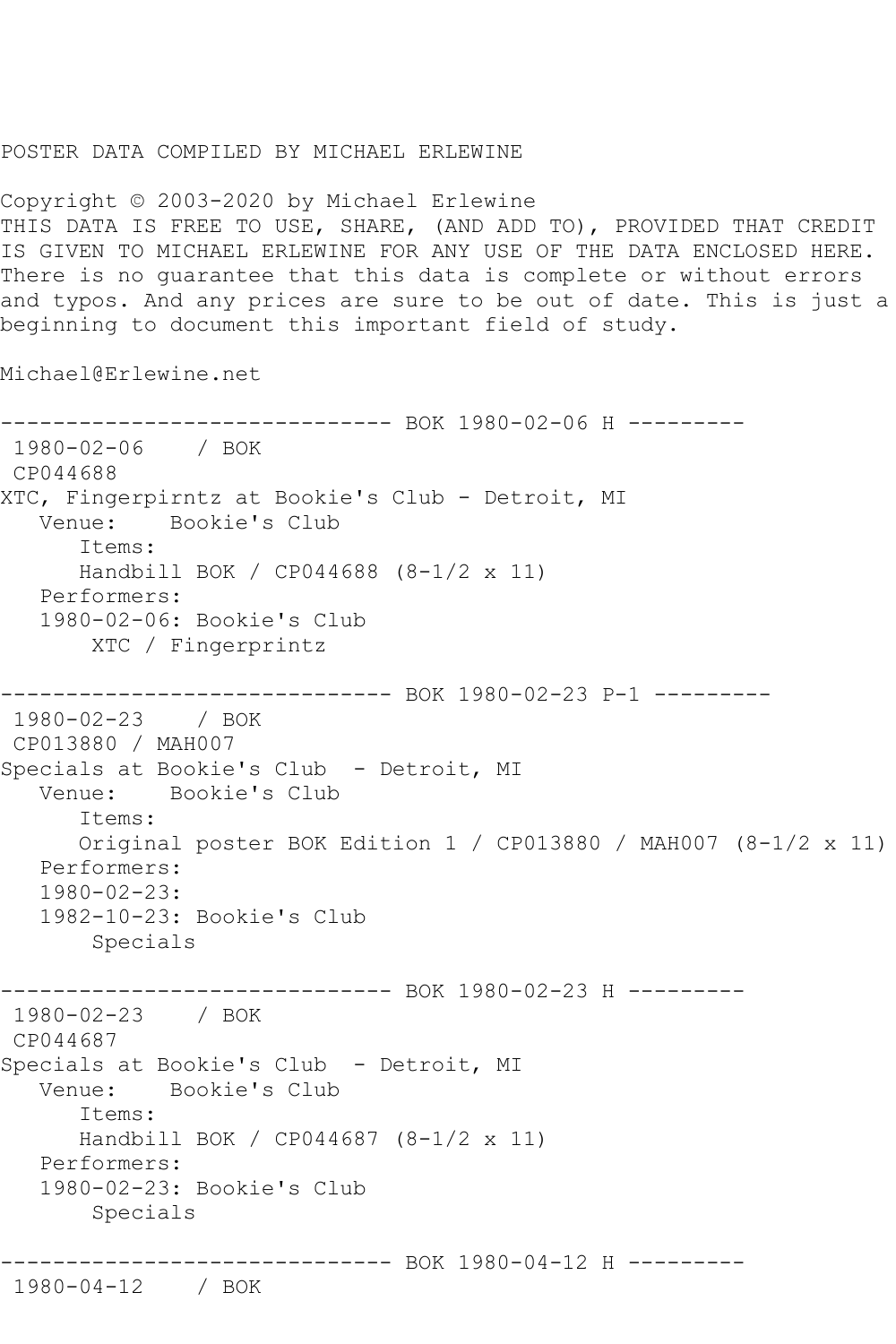CP044689 Squeeze at Bookie's Club - Detroit, MI Venue: Bookie's Club Items: Handbill BOK / CP044689 (8-1/2 x 11) Performers: 1980-04-12: Bookie's Club Squeeze ------------------------------ BOK 1980-05-01 P-1 --------- 1980-05-01 / BOK CP013958 / MAH083 Plimsouls, Tom Dickie at Bookie's Club - Detroit, MI Venue: Bookie's Club Promoter: Jade Presents Items: Original poster BOK Edition 1 / CP013958 / MAH083 (8-1/2 x 11) Performers: 1980-05-01: Bookie's Club Plimsouls / Tom Dickie / Desires ------------------------------ 1980-05-01 P --------- 1980-05-01 / May 1980 Calendar for Bookies Artist: Gary Grimshaw Venue: Bookie's Club Items: Original poster / Performers: 1980-05-01 1980-05-31: Bookie's Club ------------------------------ BOK 1980-05-04 H --------- 1980-05-04 / BOK CP044685 Wreckless Eric at Bookie's Club - Detroit, MI Venue: Bookie's Club Items: Handbill BOK / CP044685 (8-1/2 x 11) Performers: 1980-05-04: Bookie's Club Wreckless Eric ------------------------------ 1980-05-12 P --------- 1980-05-12 / CP060763 / CP060763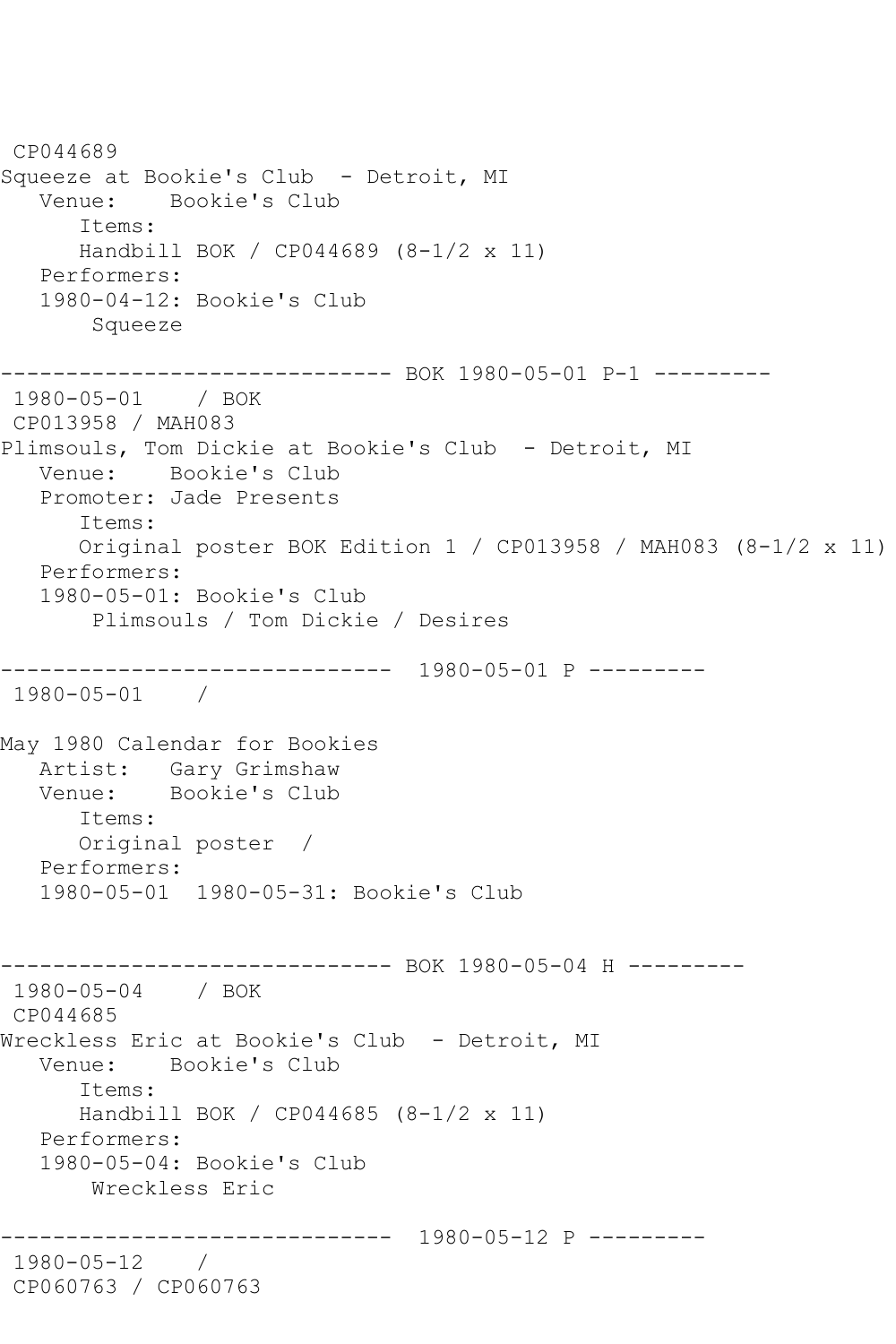Gang of Four at Bookie's Club 870 Benefit: Plus Special Guests Artist: Gary Grimshaw Venue: Bookie's Club Promoter: Jade Items: Original poster / CP060763 / CP060763 (13 x 14-1/2) Performers: 1980-05-12: Bookie's Club Gang of Four ------------------------------ BOK 1980-05-13 P-1 --------- 1980-05-13 / BOK CP004058 / CD04467 Slecter at Bookie's Club - Detroit, MI Artist: Gary Grimshaw Venue: Bookie's Club Items: Original poster BOK Edition 1 / CP004058 / CD04467 (8-1/2 x 11) Price: 25.00 Performers: 1980-05-13: Bookie's Club Slecter ------------------------------ BOK 1980-05-23 H --------- 1980-05-23 / BOK CP044585 Diodes at Bookie's Club - Detroit, MI Artist: Gary Grimshaw Venue: Bookie's Club Promoter: Jade Presents Items: Handbill BOK / CP044585 (8-1/2 x 11) Performers: 1980-05-23 1980-05-24: Bookie's Club Diodes ------------------------------ BOK 1980-05-31 H --------- 1980-05-31 / BOK CP044559 Dirty Looks at Bookie's Club - Detroit, MI Artist: Gary Grimshaw<br>Venue: Bookie's Club Bookie's Club Promoter: Jade Presents Items: Handbill BOK / CP044559 (8-1/2 x 11)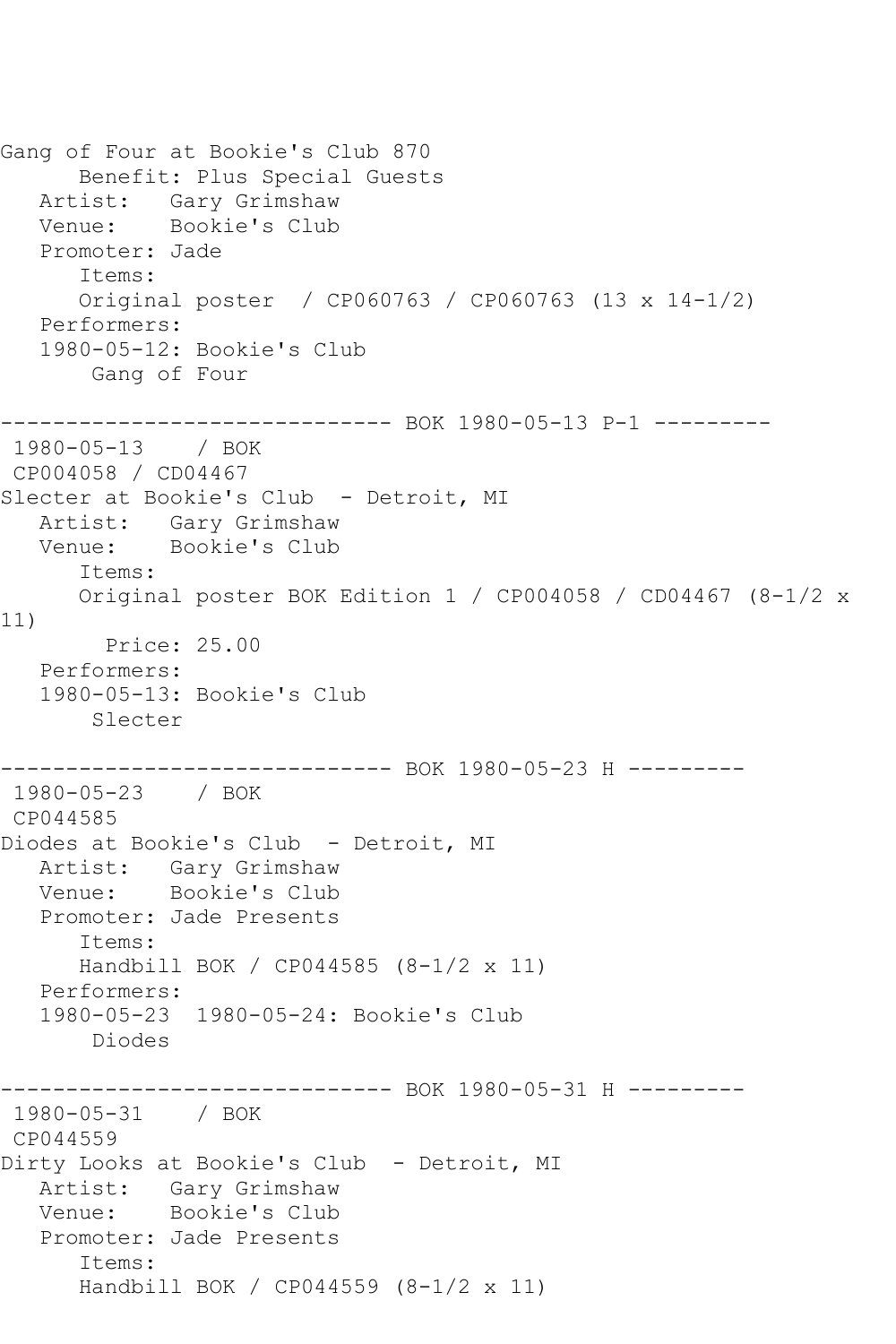```
 Performers:
   1980-05-31: Bookie's Club
        Dirty Looks
------------------------------ BOK 1980-06-04 H ---------
1980-06-04 / BOK 
CP044560
Retro, The Plugs at Bookie's Club - Detroit, MI
   Artist: Gary Grimshaw
   Venue: Bookie's Club
   Promoter: Jade Presents
       Items:
       Handbill BOK / CP044560 (8-1/2 x 11)
   Performers:
   1980-06-04: Bookie's Club
       Retro
   1980-06-05: Plugs
   1980-06-06: Destroy All Monsters / Lips Are Back
   1980-06-07: Cretones
   1980-06-11: Radiators
   1980-06-12: R.U.R.
   1980-06-13 1980-06-14: Necessaries
   1980-06-18: Crayon Killers
   1980-06-19: Cubes
   1980-06-20 1980-06-21: Mutants
   1980-06-25: Jonathan Richman
   1980-06-27 1980-06-28: Boyfriends
   1980-06-30: Humans
------------------------------ BOK 1980-06-07 P-1 ---------
1980-06-07 / BOK 
CP013963 / MAH088
Cretone at Bookie's Club - Detroit, MI
   Venue: Bookie's Club
   Promoter: Jade Presents
       Items:
      Original poster BOK Edition 1 / CP013963 / MAH088 (8-1/2 x 11)
   Performers:
   1980-06-07: Bookie's Club
       Cretone
------------------------------ BOK 1980-06-07 H ---------
1980-06-07 / BOK 
CP044577
Cretones at Bookie's Club - Detroit, MI
   Venue: Bookie's Club
   Promoter: Jade Presents
```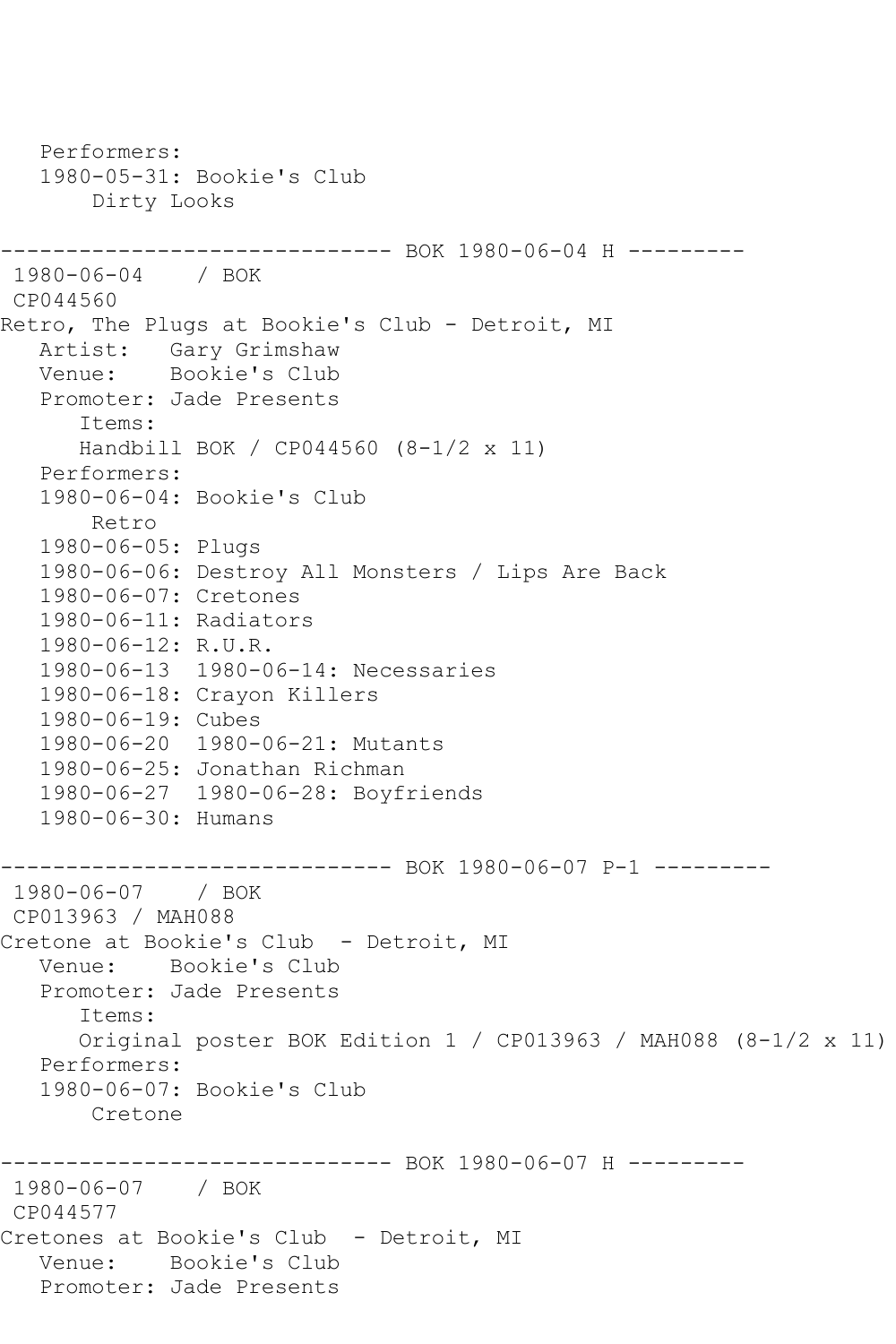```
 Items:
      Handbill BOK / CP044577 (8-1/2 x 11)
   Performers:
   1980-06-07: Bookie's Club
       Cretones
------------------------------ BOK 1980-06-13 H ---------
1980-06-13 / BOK 
CP044638
Necessaries at Bookie's Club - Detroit, MI
 Artist: Gary Grimshaw
 Venue: Bookie's Club
   Promoter: Jade Presents
      Items:
      Handbill BOK / CP044638 (8-1/2 x 11)
   Performers:
   1980-06-13 1980-06-14: Bookie's Club
       Necessaries
------------------------------ BOK 1980-06-27 H ---------
1980-06-27 / BOK 
CP044592
Boyfriends, The Plugs at Bookie's Club - Detroit, MI
 Artist: Gary Grimshaw
 Venue: Bookie's Club
   Promoter: Jade Presents
      Items:
      Handbill BOK / CP044592 (8-1/2 x 11)
   Performers:
   1980-06-27 1980-06-28: Bookie's Club
       Boyfriends / Plugs
------------------------------ BOK 1980-06-30 H ---------
1980-06-30 / BOK 
CP044590
Humans, Cult Heroes at Bookie's Club - Detroit, MI
   Artist: Gary Grimshaw
   Venue: Bookie's Club
   Promoter: Jade Presents
      Items:
      Handbill BOK / CP044590 (8-1/2 x 11)
   Performers:
   1980-06-30: Bookie's Club
       Humans / Cult Heroes
             ----------------- BOK 1980-07-02 H ---------
1980-07-02 / BOK
```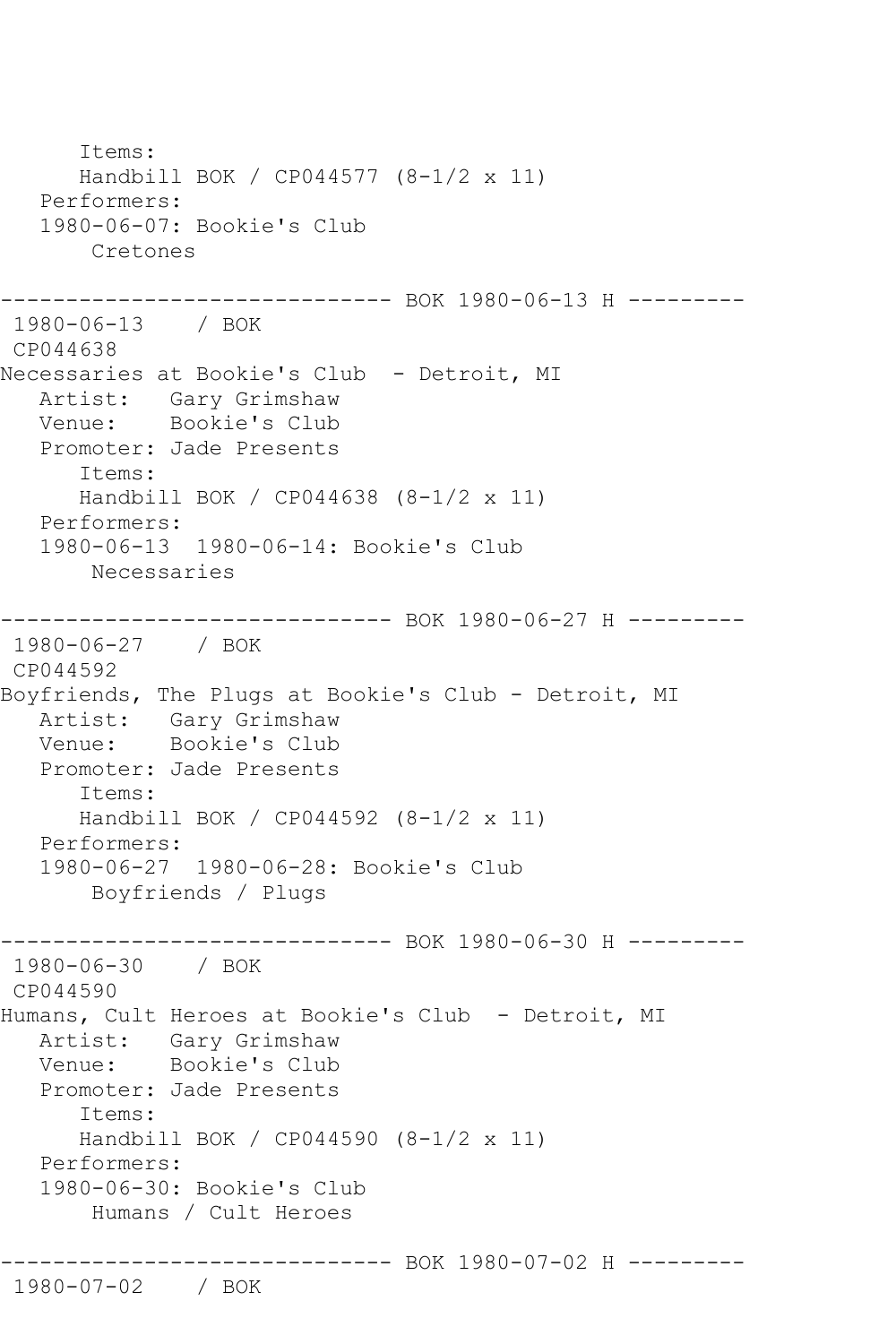```
CP044517
Nash the Slash, Reruns at Bookie's Club - Detroit, MI
   Artist: Gary Grimshaw
   Venue: Bookie's Club
       Items:
       Handbill BOK / CP044517 (8-1/2 x 11)
    Performers:
    1980-07-02: Bookie's Club
        Nash the Slash
    1980-07-03: Reruns
    1980-07-04: Dead Boys
    1980-07-05: Cubes / Lips Are Back
    1980-07-06: Spys / Hardtops / Dry Heaves
    1980-07-09: Rockabilly Cats
   1980-07-10: Shake
   1980-07-11 1980-07-12: Coldcock / Schrapnel
    1980-07-13: B-52's
    1980-07-16: Silencer
   1980-07-18: R.U.R.
    1980-07-19: Eight Eyed Spy / Lydia Lunch
    1980-07-20: Beatles
    1980-07-22: Spider
    1980-07-23: Cramps
    1980-07-24: Via Satellite
   1980-07-25 1980-07-26: Tremor Revue
    1980-07-27: Ciderella's Attic Fashion Show
   1980-07-30: Retro
    1980-07-31: Chronic Dreamers
    1980-07-17: Attitudes
------------------------------ BOK 1980-07-02 H ---------
1980-07-02 / BOK 
CP044550
Nash the Slash, Dead Boys at Bookie's Club - Detroit, MI
   Artist: Gary Grimshaw
   Venue: Bookie's Club
   Promoter: Jade Presents
       Items:
       Handbill BOK / CP044550 (8-1/2 x 11)
       Handbill BOK / CP013969 / MAH093
    Performers:
    1980-07-02: Bookie's Club
        Nash the Slash
   1980-07-04: Dead Boys
         ------------------------------ BOK 1980-07-16 H ---------
1980-07-16 / BOK
```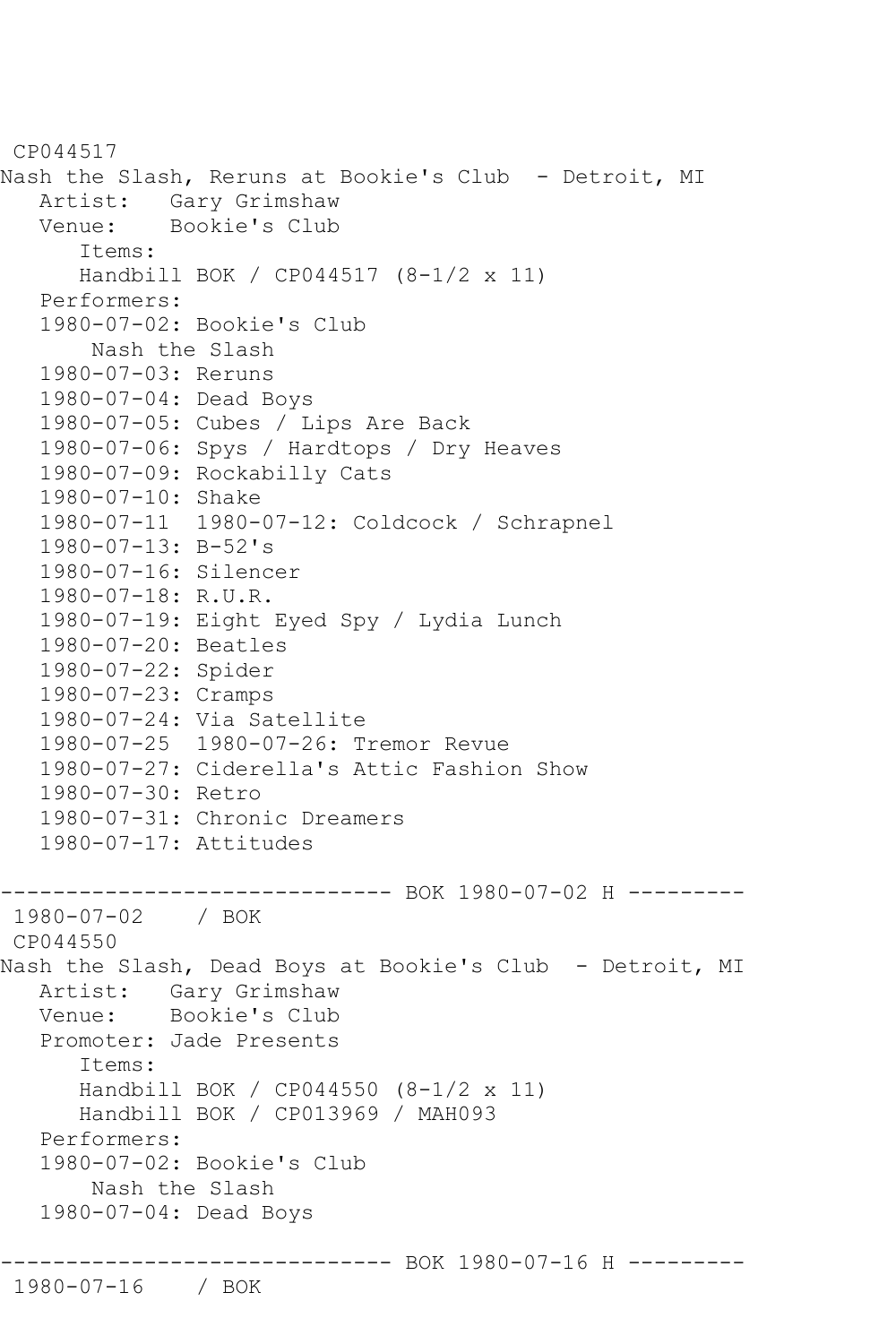```
CP044648
Silencers at Bookie's Club - Detroit, MI
   Artist: Gary Grimshaw
   Venue: Bookie's Club
   Promoter: Jade Presents
      Items:
      Handbill BOK / CP044648 (8-1/2 x 11)
   Performers:
   1980-07-16: Bookie's Club
       Silencers
------------------------------ BOK 1980-07-19 H ---------
1980-07-19 / BOK 
CP044651
8 Eyed Spy, Lydia Lunch at Bookie's Club - Detroit, MI
   Artist: Gary Grimshaw
   Venue: Bookie's Club
   Promoter: Jade Presents
      Items:
      Handbill BOK / CP044651 (8-1/2 x 11)
   Performers:
   1980-07-19: Bookie's Club
        8 Eyed Spy / Lydia Lunch
                   ----------- BOK 1980-07-23 P-1 ---------
1980-07-23 / BOK 
CP013971 / MAH095
Cramps at Bookie's Club - Detroit, MI
   Venue: Bookie's Club
   Promoter: Jade Presents
      Items:
      Original poster BOK Edition 1 / CP013971 / MAH095 (8-1/2 x 11)
   Performers:
   1980-07-23: Bookie's Club
       Cramps
------------------------------ BOK 1980-08-01 H ---------
1980-08-01 / BOK 
CP044598
Robin Lane, Chartbusters at Bookie's Club - Detroit, MI
   Artist: Gary Grimshaw
   Venue: Bookie's Club
   Promoter: WABX
      Items:
      Handbill BOK / CP044598 (8-1/2 x 11)
   Performers:
   1980-08-01: Bookie's Club
```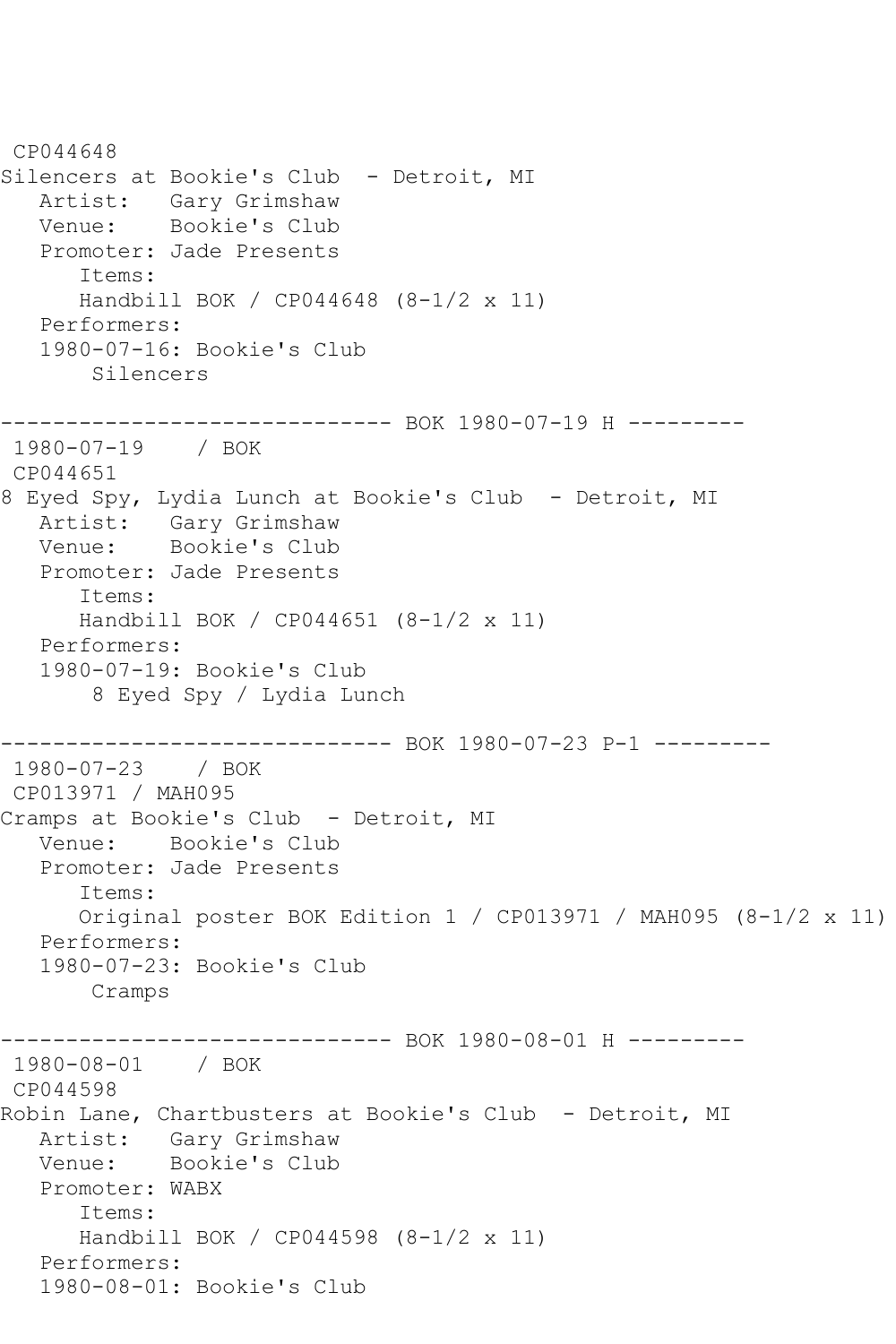Robin Lane / Chartbusters ---------- BOK 1980-08-02 H ---------1980-08-02 / BOK CP044536 Pere Ubu at Bookie's Club - Detroit, MI Venue: Bookie's Club Promoter: Jade Presents Items: Original poster BOK Edition 1 / CP013911 / MAH037 (8-1/2 x 11) Handbill BOK / CP044536 (8-1/2 x 11) BOK / CP004330 / CD04776 (8-1/2 x 11) Performers: 1980-08-02: Bookie's Club Pere Ubu ------------------------------ BOK 1980-08-05 H --------- 1980-08-05 / BOK CP044535 Support, The Members at Bookie's Club - Detroit, MI Artist: Gary Grimshaw Venue: Bookie's Club Promoter: Jade Presents Items: Handbill BOK / CP044535 (8-1/2 x 11) Performers: 1980-08-05: Bookie's Club Support / Members ------------------------------ BOK 1980-08-07 H --------- 1980-08-07 / BOK CP044531 Gus at Bookie's Club - Detroit, MI Artist: Gary Grimshaw Venue: Bookie's Club Promoter: Jade Presents Items: Handbill BOK / CP044531 (8-1/2 x 11) Performers: 1980-08-07: Bookie's Club Gus ------------------------------ BOK 1980-08-13 H --------- 1980-08-13 / BOK CP044532 Chris Staimey and the DB's at Bookie's Club - Detroit, MI Artist: Gary Grimshaw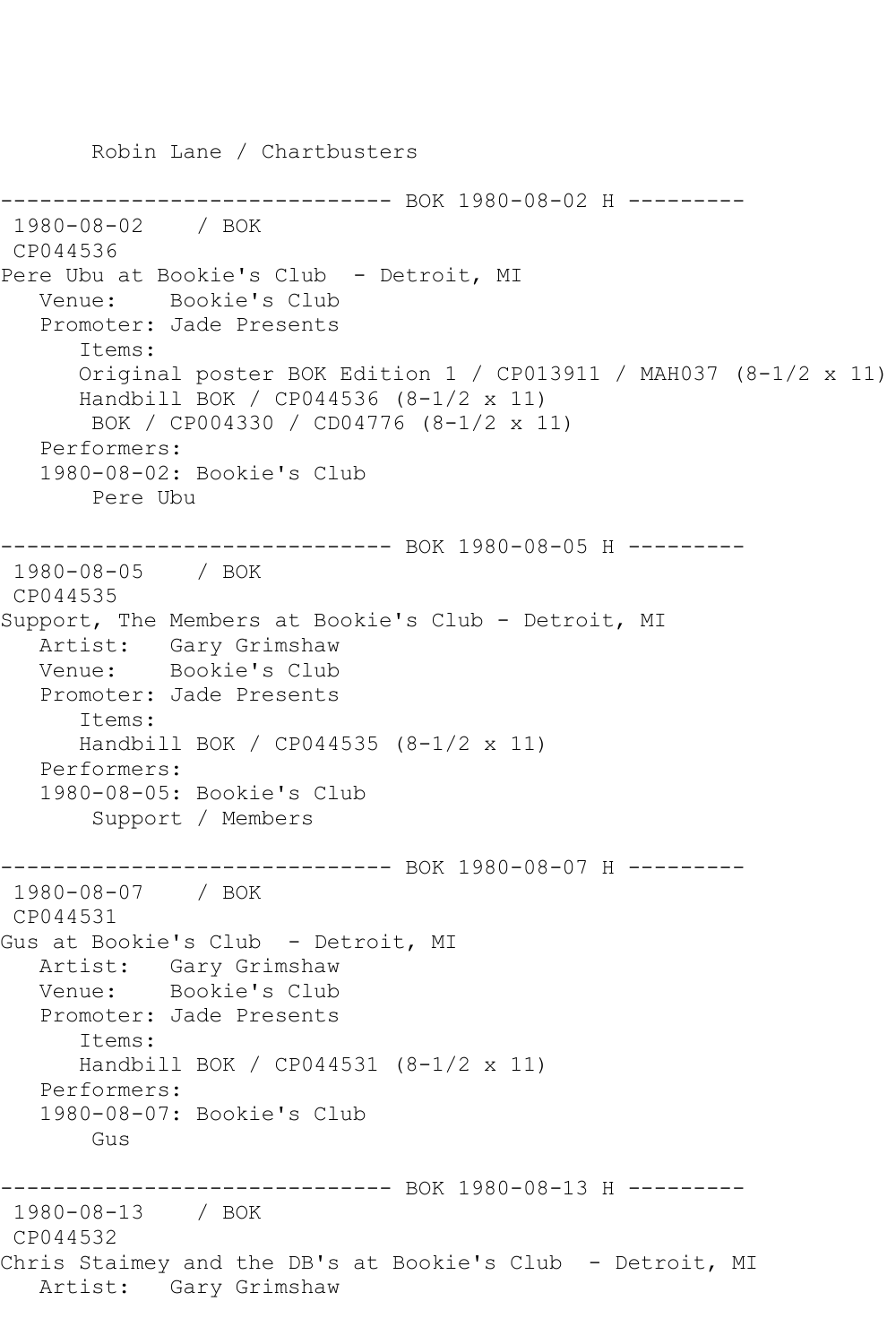Venue: Bookie's Club Promoter: Jade Presents Items: Handbill BOK / CP044532 (8-1/2 x 11) Performers: 1980-08-13: Bookie's Club Chris Staimey and the DB's ------------------------------ ALT 1980-08-15 H --------- 1980-08-15 / ALT CP044534 Retro, Razor 1922 at Altier's, Detroit - Detroit, MI Artist: Gary Grimshaw Venue: Altier's, Detroit Items: Handbill ALT / CP044534 (8-1/2 x 11) Performers: 1980-08-15: Altier's, Detroit Bookie's Club Retro / Razor 1922 ------------------------------ BOK 1980-08-16 H --------- 1980-08-16 / BOK CP044595 Benny Mardones, Shakin' Street at Bookie's Club - Detroit, MI Artist: Gary Grimshaw Venue: Bookie's Club Promoter: Jade Presents Items: Handbill BOK / CP044595 Performers: Bookie's Club Benny Mardones / Shakin' Street ------------------------------ BOK 1980-08-20 P-1 --------- 1980-08-20 / BOK CP013961 / MAH086 Magazine, Retro at Bookie's Club - Detroit, MI Venue: Bookie's Club Promoter: Jade Presents Items: Original poster BOK Edition 1 / CP013961 / MAH086 (8-1/2 x 11) Performers: 1980-08-20 1980-08-21: Bookie's Club Magazine / Retro 1980-08-21: John Otway / Richard Strange ------------------------------ BOK 1980-09-05 H ---------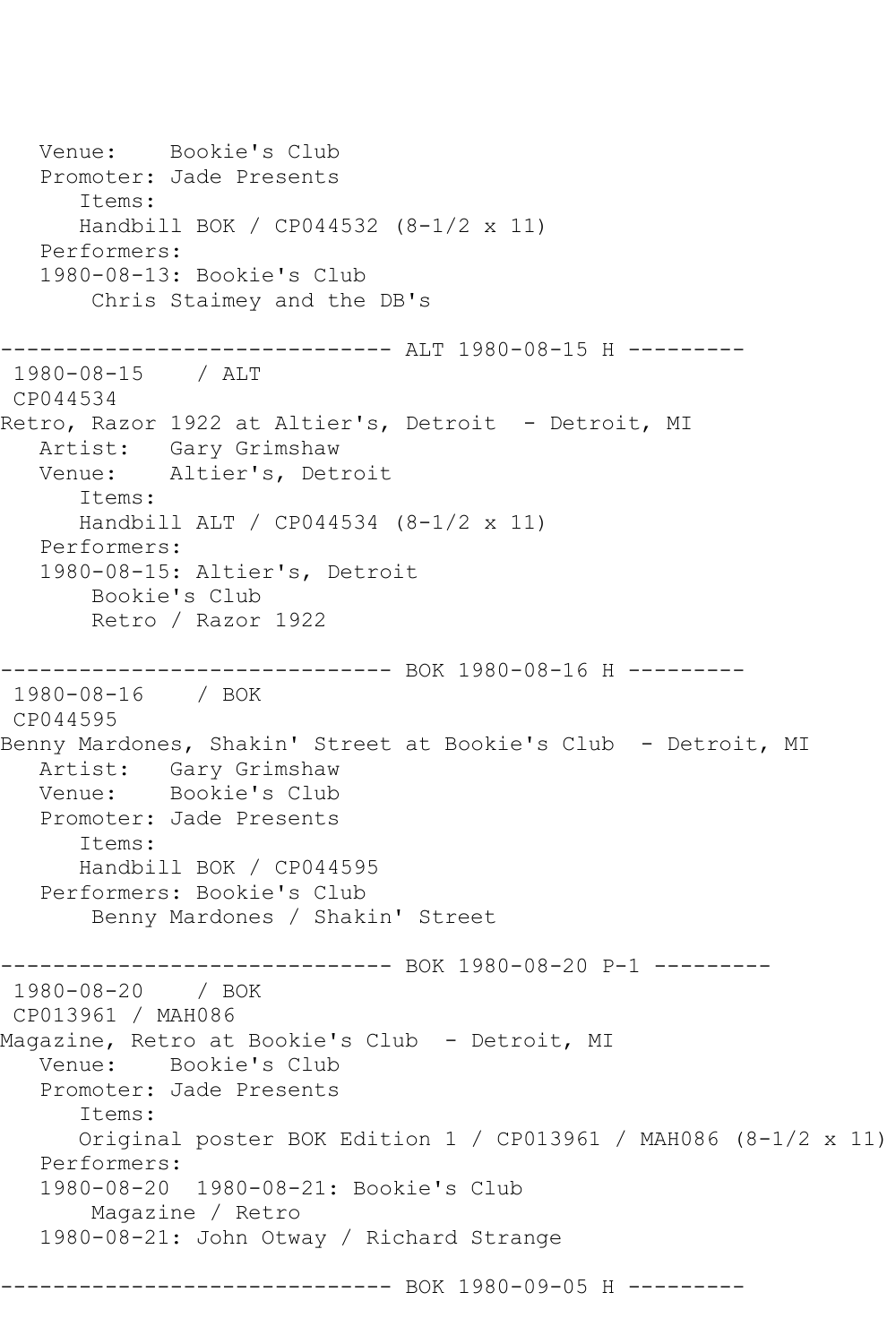```
1980-09-05 / BOK 
CP044508
Chelsea at Bookie's Club - Detroit, MI
  Artist: Gary Grimshaw<br>Venue: Bookie's Club
           Bookie's Club
   Promoter: Jade Presents
       Items:
      Handbill BOK / CP044508 (8-1/2 x 11)
   Performers:
   1980-09-05 1980-09-06: Bookie's Club
       Basics
       Chelsea
------------------------------ BOK 1980-09-12 P ---------
1980-09-12 / BOK 
CP044497
Angel City, Support at Bookie's Club - Detroit, MI
   Artist: Gary Grimshaw
   Venue: Bookie's Club
      Items:
      Original poster BOK / CP044497 (8-1/2 x 11)
      Original poster BOK Edition 1 / CP004060 / CD04469 (8-1/2 x 
11)
   Performers:
   1980-09-12: Bookie's Club
       Angel City / Support
------------------------------ 1980-09-14 P ---------
1980-09-14 / 
Mo-Dettes, Support at Bookie's Club - Detroit, MI
   Artist: Gary Grimshaw
   Venue: Bookie's Club
   Promoter: Jade Presents
       Items:
      Original poster / 
   Performers:
   1980-09-14: Bookie's Club
       Mo-Dettes / Support
       ------------------------------ BOK-PCL-011-2 4.186 1980-09-22 P-1 --
-------
1980-09-22 / BOK PCL-011-2 4.186
CP005716 / CP00965
Iggy Pop, Reruns at Bookie's Club - Detroit, MI
   Notes: Photo by Jenny Lens 
Reprint 3-color offset 1988
```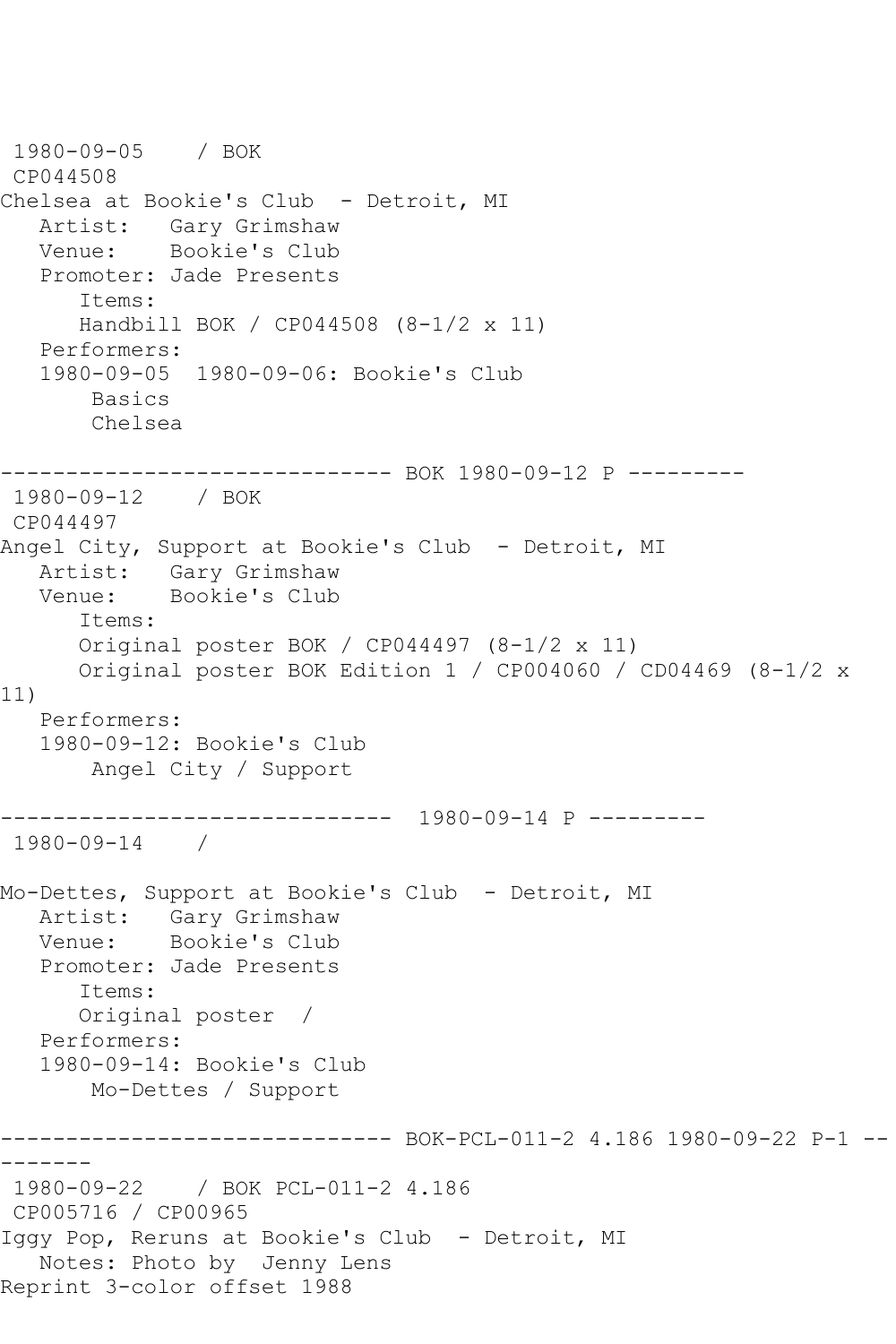This item appears in the Art of Rock book, plate no. 4.186 Private Notes: \* Signed CHECK Artist: Gary Grimshaw Venue: Bookie's Club Promoter: Jade Presents Items: Original poster BOK-PCL-011-2 4.186 / CP009266 / CP06434 (8- 1/2 x 11) AORPlate: 4.186 Original poster BOK-PCL-011-2 4.186 Edition 1 / CP005716 / CP00965 Description: 1 original, 1 reprint (1988 18x28) (14-3/16 x 22) AORPlate: 4.186 Price: 2500.00 Original poster BOK-PCL-011-2 4.186 Edition 2 / CP009266 AORPlate: 4.186 Price: 25.00 Performers: 1980-09-22 1980-09-27: Bookie's Club Set: PCL Iggy Pop / Reruns / Cadillac Kidz / Retro / R.V.R. / Mutants / Coldcock ------------------------------ 1980-09-22 P --------- 1980-09-22 / CP060953 / CP060953 Iggy Pop, Reruns at Bookie's Club 870 Artist: Gary Grimshaw Venue: Bookie's Club Promoter: Jade Items: Original poster / CP060953 / CP060953 (14-1/4 x 22-1/8) Performers: 1980-09-22: Bookie's Club Iggy Pop / Reruns 1980-09-23: Iggy Pop / Cadillac Kidz 1990-09-24: Iggy Pop / Retro 1990-09-25: Iggy Pop / R.U.R 1990-09-26: Iggy Pop / Mutants 1990-09-27: Iggy Pop / Coldcock ------------------------------ BOK 1980-10 P-1 ---------  $1980 - 10$ CP004056 / CD04465 R.U.R., Mutants at Bookie's Club - Detroit, MI Artist: Gary Grimshaw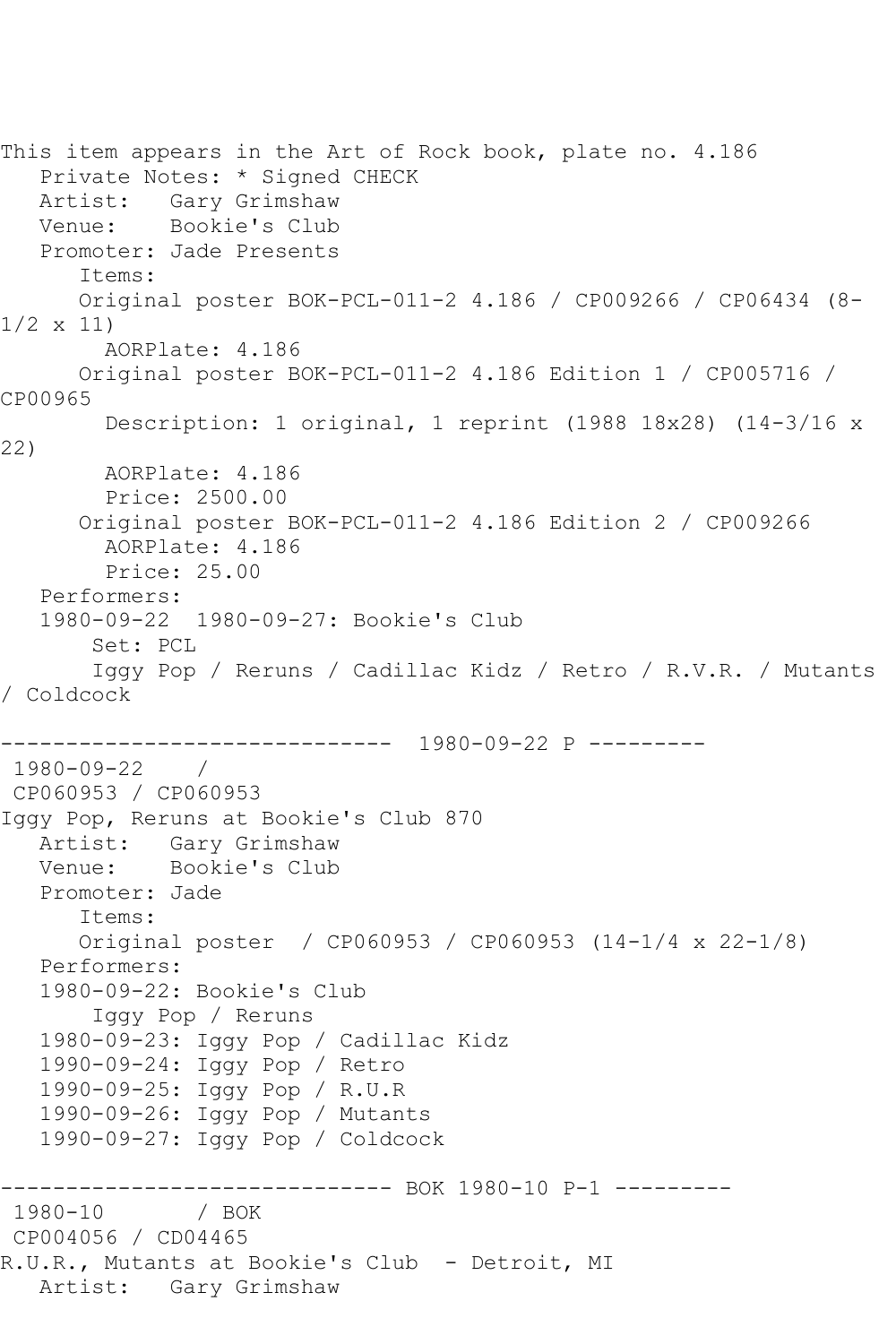Venue: Bookie's Club Items: Original poster BOK Edition 1 / CP004056 / CD04465 (8-1/2 x 11) Price: 25.00 Performers: 1980-10: Bookie's Club R.U.R. / Mutants / Psychedlic Furs / Stingrays / Kicks / Rockats / Coldcock / Seat Belts / Cult Heroes / Destroy All Monsters / Raybeats / Johnnies / Slant Six / Reyro ------------------------------ BOK 1980-10-03 P-1 --------- 1980-10-03 / BOK CP013959 / MAH0834 Chris Staimey and the DB's, Shakin Pyramids at Bookie's Club - Detroit, MI Venue: Bookie's Club Promoter: Jade Presents Items: Original poster BOK Edition 1 / CP013959 / MAH0834 (8-1/2 x 11) Performers: 1980-10-03: Bookie's Club Chris Staimey and the DB's / Shakin' Pyramids ------------------------------ BOK 1980-10-07 H --------- 1980-10-07 / BOK CP044505 Psychedelic Furs at Bookie's Club - Detroit, MI Artist: Gary Grimshaw Venue: Bookie's Club Promoter: Jade Presents Items: Handbill BOK / CP044505 (8-1/2 x 11) Handbill BOK Edition 1 / CP013960 / MAH085 (8-1/2 x 11) Performers: 1980-10-07: Bookie's Club Psychedelic Furs ------------------------------ BOK 1980-10-10 H --------- 1980-10-10 / BOK CP044631 Rockats, Rockabilly Cats at Bookie's Club - Detroit, MI Artist: Gary Grimshaw Venue: Bookie's Club Promoter: Jade Presents Items: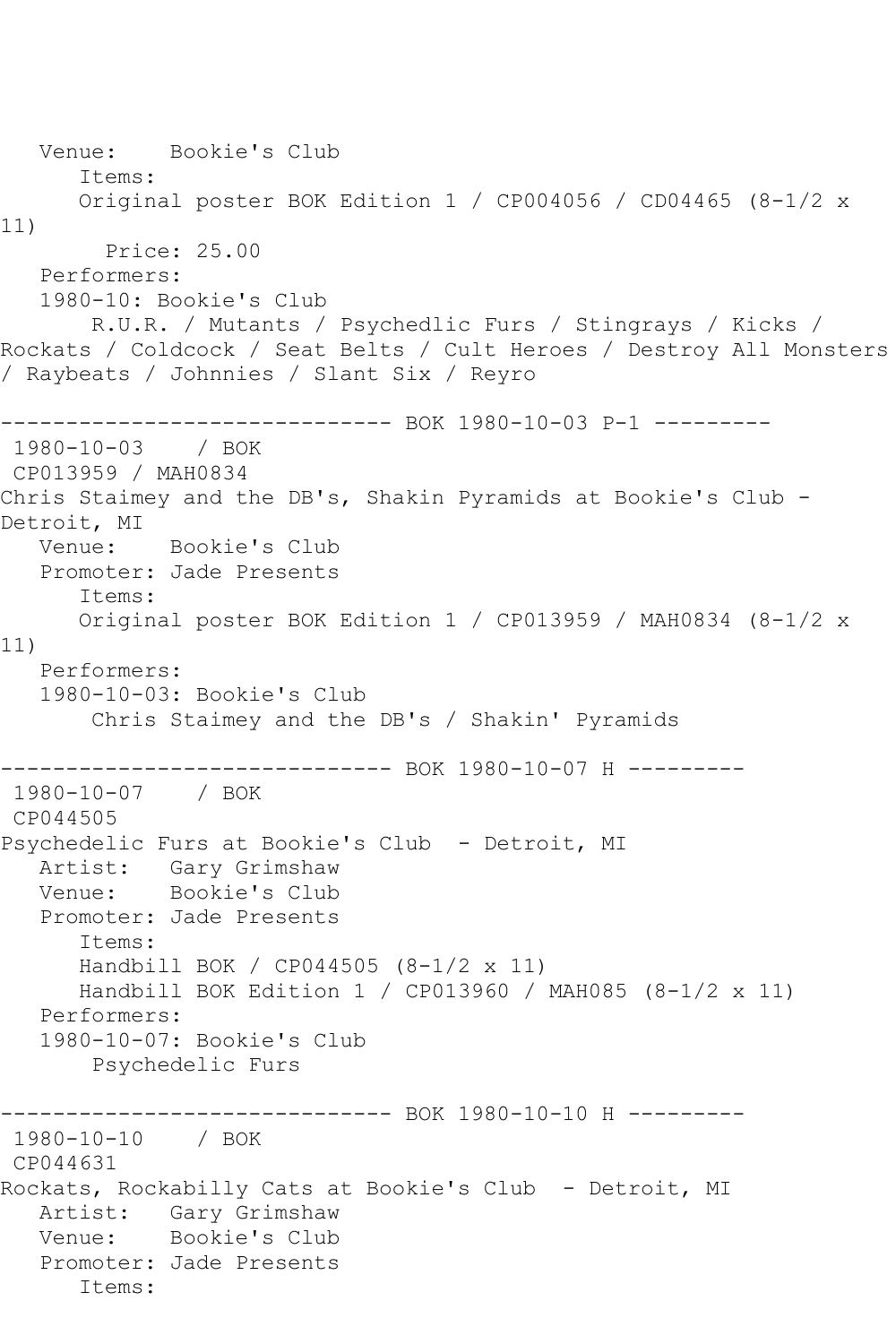Handbill BOK / CP044631 (8-1/2 x 11) Performers: 1980-10-10: Bookie's Club Rockats / Rockabilly Cats ------------------------------ BOK 1980-10-11 H --------- 1980-10-11 / BOK CP044504 Tremblers at Bookie's Club - Detroit, MI Artist: Gary Grimshaw Venue: Bookie's Club Promoter: Jade Presents Items: Handbill BOK / CP044504 (8-1/2 x 11) Performers: 1980-10-11: Bookie's Club Tremblers ------------------------------ BOK 1980-10-12 H --------- 1980-10-12 / BOK CP013886 English Beat at Bookie's Club - Detroit, MI Artist: Gary Grimshaw Venue: Bookie's Club Promoter: Jade Presents Items: Handbill BOK / CP013886 (8-1/2 x 11) Handbill BOK / CP044625 (8-1/2 x 11) Handbill BOK / CP044551 (8-1/2 x 11) Performers: 1980-10-12: Bookie's Club English Beat ------------------------------ BOK 1980-10-18 H --------- 1980-10-18 / BOK CP044553 Coldcock at Bookie's Club - Detroit, MI Artist: Gary Grimshaw Venue: Bookie's Club Promoter: Jade Presents Items: Handbill BOK / CP044553 (8-1/2 x 11) Performers: 1980-10-18: Bookie's Club Coldcock

------------------------------ BOK 1980-10-24 H ---------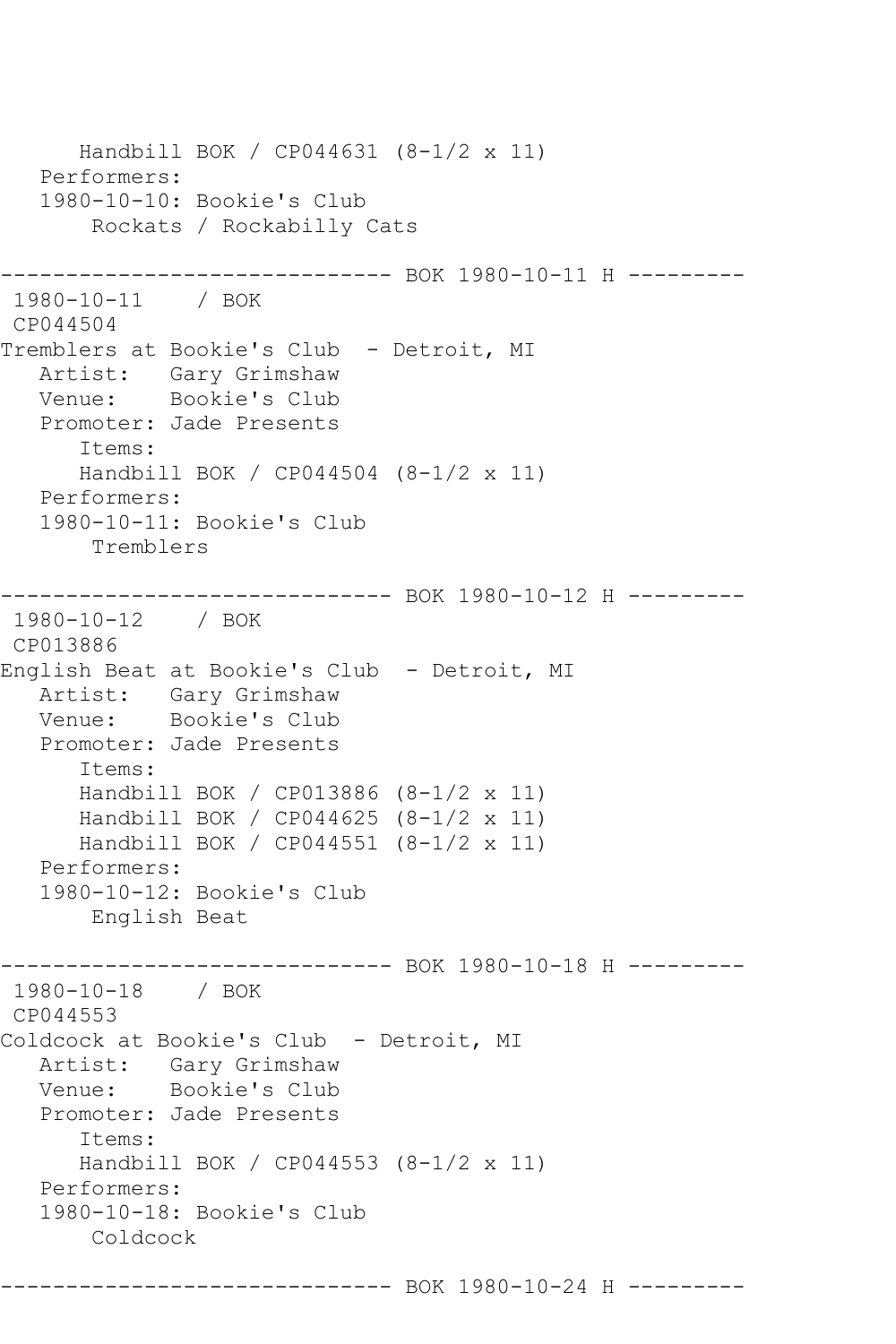1980-10-24 / BOK CP044549 Skafish, Raybeats at Bookie's Club - Detroit, MI Artist: Gary Grimshaw Venue: Bookie's Club Promoter: Jade Presents Items: Handbill BOK / CP044549 (8-1/2 x 11) Performers: 1980-10-24: Bookie's Club Skafish / Raybeats ------------------------------ BOK 1980-10-26 H --------- 1980-10-26 / BOK CP044548 HVN 17, Animal House at Bookie's Club - Detroit, MI Artist: Gary Grimshaw<br>Venue: Bookie's Club Bookie's Club Promoter: Jade Presents Items: Handbill BOK / CP044548 (8-1/2 x 11) Performers: 1980-10-26: Bookie's Club HVN 17 / Animal House ------------------------------ BOK 1980-10-31 H --------- 1980-10-31 / BOK CP044543 Boners, Rubber City Rebels at Bookie's Club - Detroit, MI Artist: Gary Grimshaw Venue: Bookie's Club Items: Handbill BOK / CP044543 (8-1/2 x 11) Performers: 1980-10-31: Bookie's Club Boners / Rubber City Rebels ------------------------------ BOK 1980-11 P-1 --------- 1980-11 / BOK CP010116 / CS05210 Bad Habit, Attitudes at Bookie's Club - Detroit, MI Venue: Bookie's Club Items: Original poster BOK Edition 1 / CP010116 / CS05210 (8-1/2 x 11) Handbill BOK Edition 1 / CP010117 / CS05211 Var. back (8-1/2 x 11)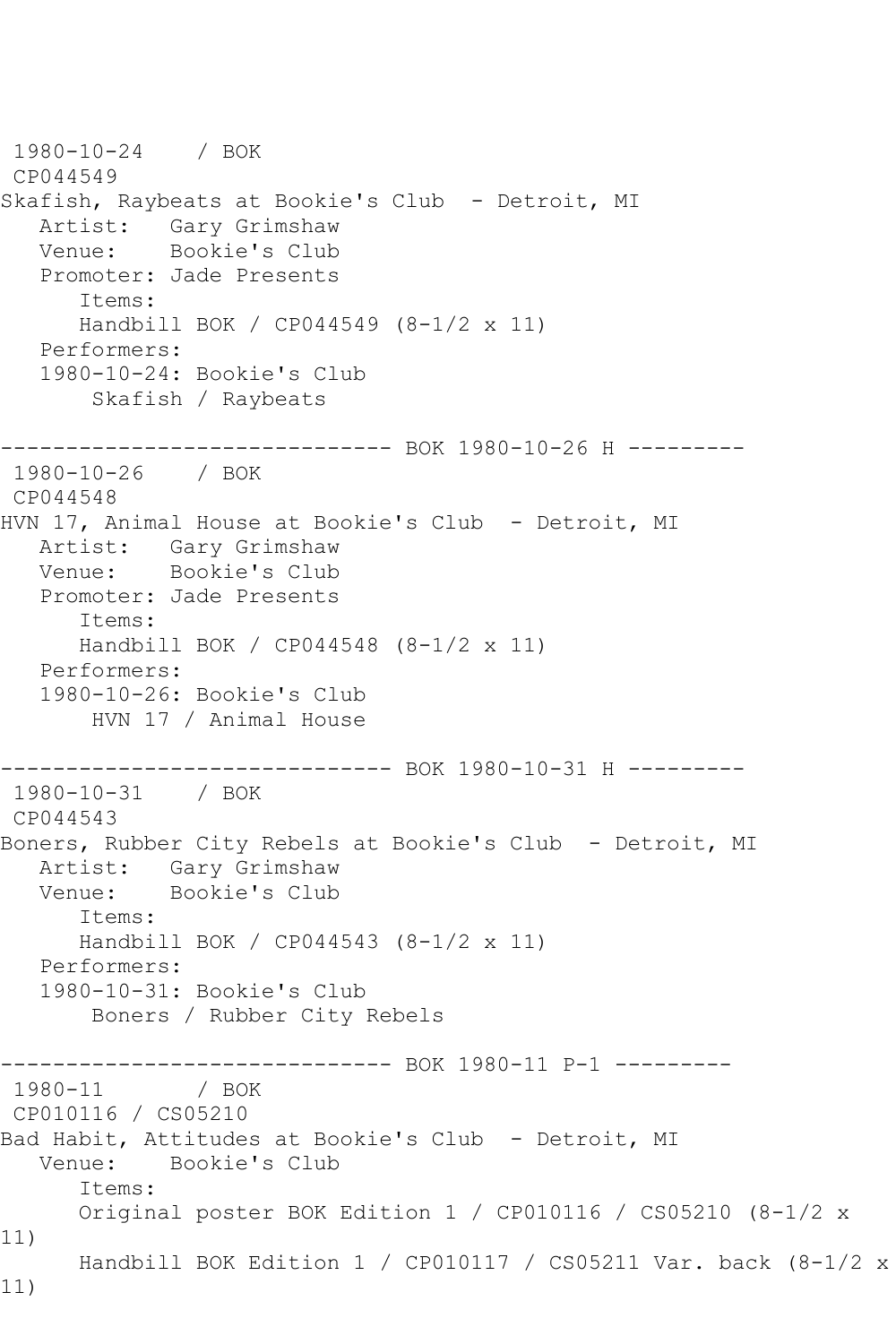```
 Performers:
   1980-11: Bookie's Club
        Bad Habit / Attitudes / Natasha / Joan Jett / Johnnies / 
Stingrays / Secrets / Xcitables / Destroy All Monsters / Slant Six / 
Kicks / Lips Are Back / Art In America / Cubes / Deveil's Dogs / 
Lydia Lunch / Mission of Burma / Reruns / Martha and the Muffins / 
Polyrock / Retro / Nona Hendryx / Zero Cool / Troggs / Coldcock
      ------------------------------ BOK 1980-11-01 P ---------
1980-11-01 / BOK 
CP044545
Martha and the Muffins at Bookie's Club - Detroit, MI
   Artist: Gary Grimshaw
   Venue: Bookie's Club
   Promoter: Jade Presents
       Items:
      Original poster BOK / CP044545 (8-1/2 x 11)
   Performers:
   1980-11-01: Bookie's Club
        Martha and the Muffins
         ------------------------------ BOK 1980-11-08 H ---------
1980-11-08 / BOK 
CP044523
Polyrock, Retro at Bookie's Club - Detroit, MI
   Artist: Gary Grimshaw
   Venue: Bookie's Club
   Promoter: Jade Presents
       Items:
      Handbill BOK / CP044523 (8-1/2 x 11)
   Performers:
   1980-11-08: Bookie's Club
        Polyrock / Retro
                    ---------- BOK 1980-11-15 H ---------
1980-11-15 / BOK 
CP044611
Nona Hendryx, Gary Fabulous at Bookie's Club - Detroit, MI
   Artist: Gary Grimshaw
   Venue: Bookie's Club
   Promoter: Jade Presents
       Items:
      Handbill BOK / CP044611 (8-1/2 x 11)
       Handbill BOK Edition 1 / CP004061 / CD04470 (8-1/2 x 11)
        BOK / CP004249 / CD04659 (8-1/2 x 11)
   Performers:
   1980-11-15: Bookie's Club
```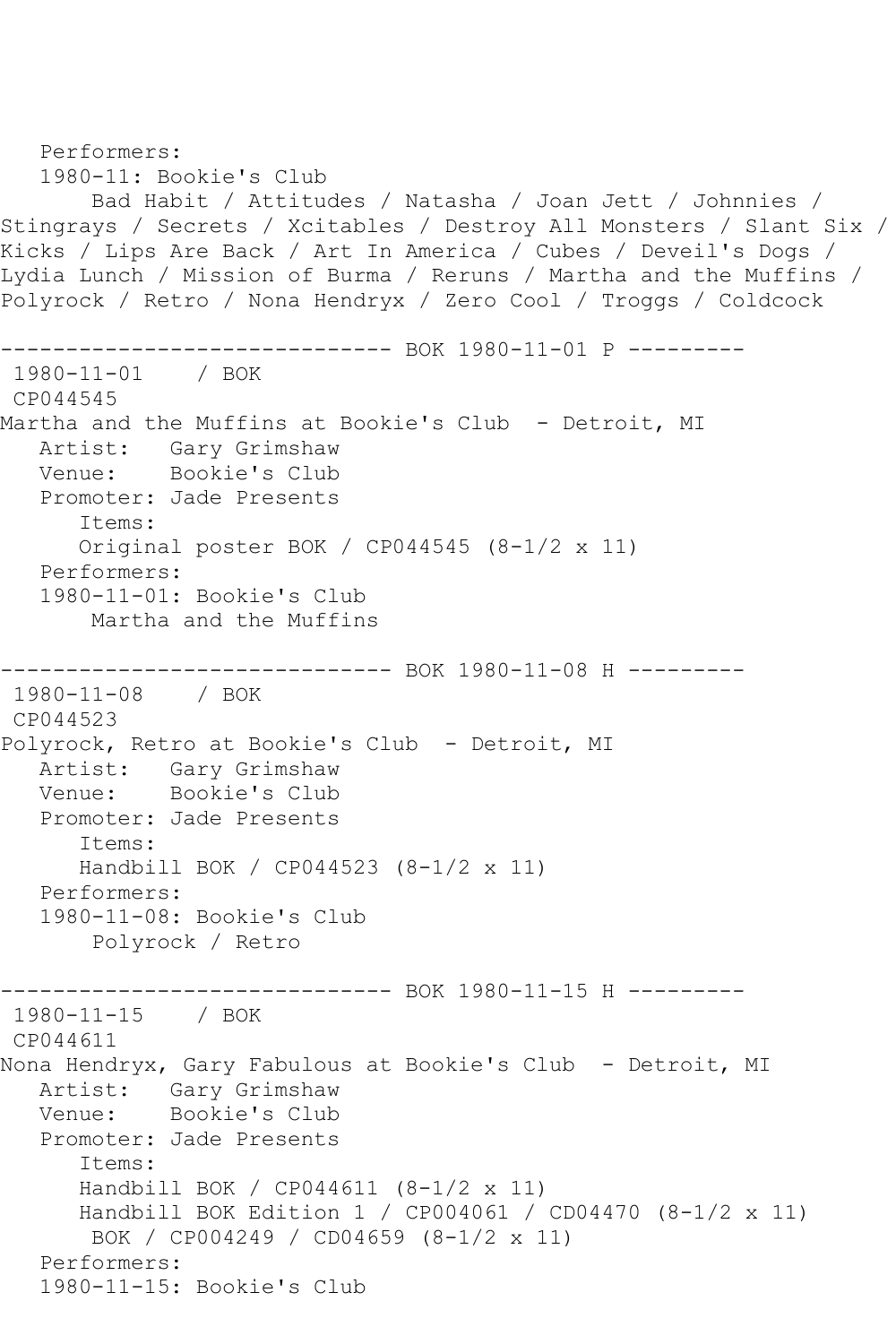Nona Hendryx / Gary Fabulous / Black Slacks ------------------------------ BOK 1980-11-21 H --------- 1980-11-21 / BOK CP044520 Devil's Dogs, Lydia Lunch at Bookie's Club - Detroit, MI Artist: Gary Grimshaw Venue: Bookie's Club Promoter: Jade Presents Items: Handbill BOK / CP044520 (8-1/2 x 11) Performers: 1980-11-21: Bookie's Club Devil's Dogs / Lydia Lunch / Mission of Burma ------------------------------ BOK 1980-12-12 H --------- 1980-12-12 / BOK CP044542 Brains at Bookie's Club - Detroit, MI Artist: Gary Grimshaw Venue: Bookie's Club Promoter: Jade Presents Items: Handbill BOK / CP044542 (8-1/2 x 11) Performers: 1980-12-12 1980-12-13: Bookie's Club Brains ------------------------------ BOK 1980-12-17 H --------- 1980-12-17 / BOK CP044518 Bus Boys at Bookie's Club - Detroit, MI Artist: Gary Grimshaw<br>Venue: Bookie's Club Bookie's Club Promoter: Jade Presents Items: Handbill BOK / CP044518 (8-1/2 x 11) Performers: 1980-12-17: Bookie's Club WABX FM, Detroit Bus Boys ------------------------------ BOK 1980-12-31 P-1 --------- 1980-12-31 / BOK CP004039 / CD04448 Stiv Bators, Brian James at Bookie's Club - Detroit, MI Artist: Gary Grimshaw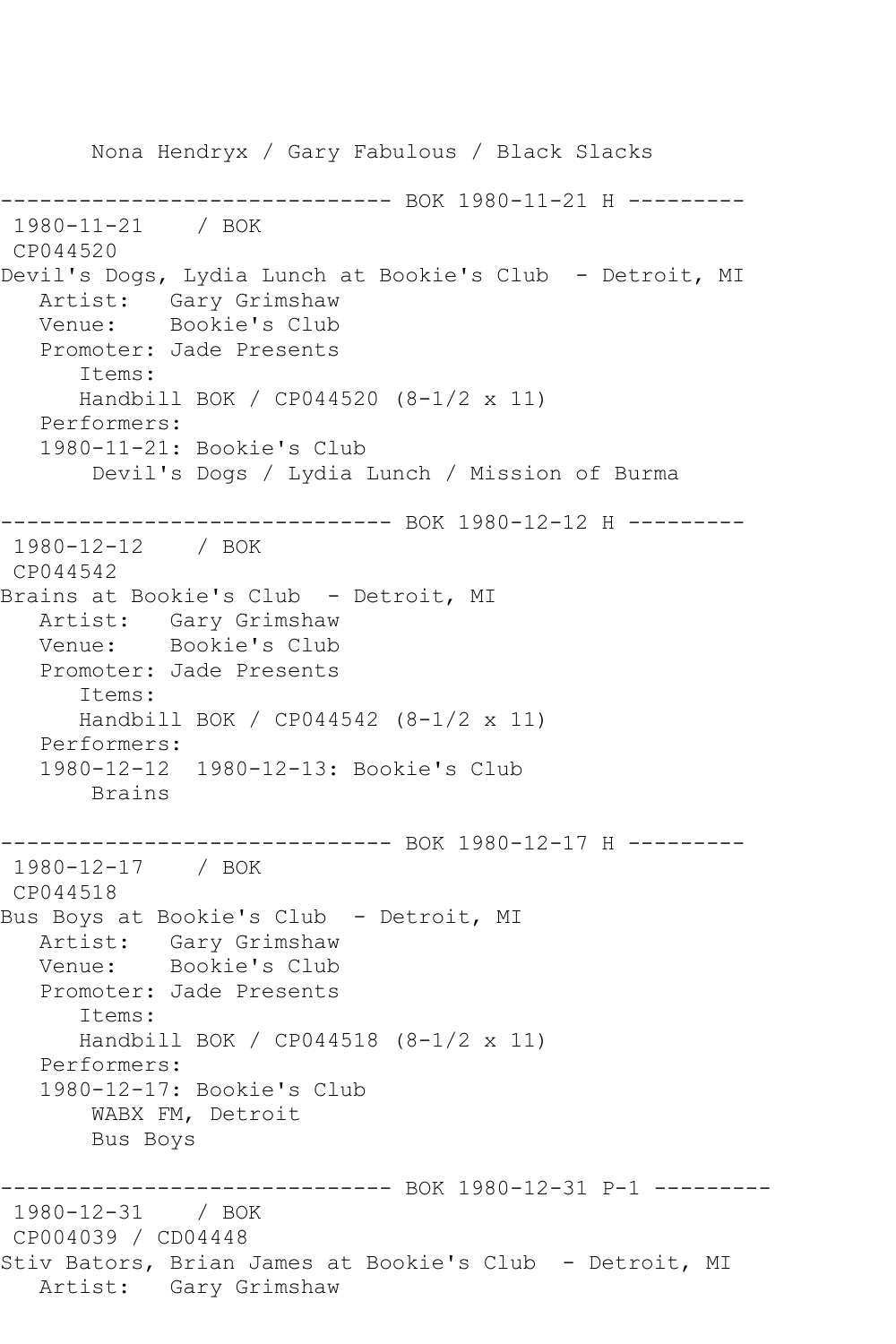Venue: Bookie's Club Items: Original poster BOK Edition 1 / CP004039 / CD04448 (8-1/2 x 11) Price: 30.00 Performers: 1980-12-31: Bookie's Club Stiv Bators / Brian James ------------------------------ BOK 1981-02 P-1 ---------  $1981 - 02$ CP010118 / CS05212 Preppies, Fleshtones at Bookie's Club - Detroit, MI Venue: Bookie's Club Items: Original poster BOK Edition 1 / CP010118 / CS05212 (8-1/2 x 11) Performers: 1981-02: Bookie's Club Preppies / Fleshtones / Nelsons / Zealots / Passions / Plugs / In / Lukewarn / End / Injectors / Gary Fabulous / Victum Eyes / Enemies / Malt-O-Men / Via Satellite / Boyfriends / Seatbelts / Dirty Looks / Flaming Oh's / Cubes / Cult Heroes / Bohemia / Reruns / Plugs ------------------------------ BOK 1981-03-06 P-1 --------- 1981-03-06 / BOK CP013881 / MAH008 Bauhaus, L7 at Bookie's Club - Detroit, MI Venue: Bookie's Club Promoter: Jade Presents Items: Original poster BOK Edition 1 / CP013881 / MAH008 (8-1/2 x 11) Performers: 1981-03-06: Bookie's Club Bauhaus / L7 ---------- BOK 1981-04-09 P-1 ---------1981-04-09 / BOK CP013890 / MAH017 Echo and the Bunnymen, Bunnies Explode Over Liverpool! at Bookie's Club - Detroit, MI<br>Venue: Bookie Bookie's Club Items: Original poster BOK Edition 1 / CP013890 / MAH017 (8-1/2 x 11) Performers: 1981-04-09: Bookie's Club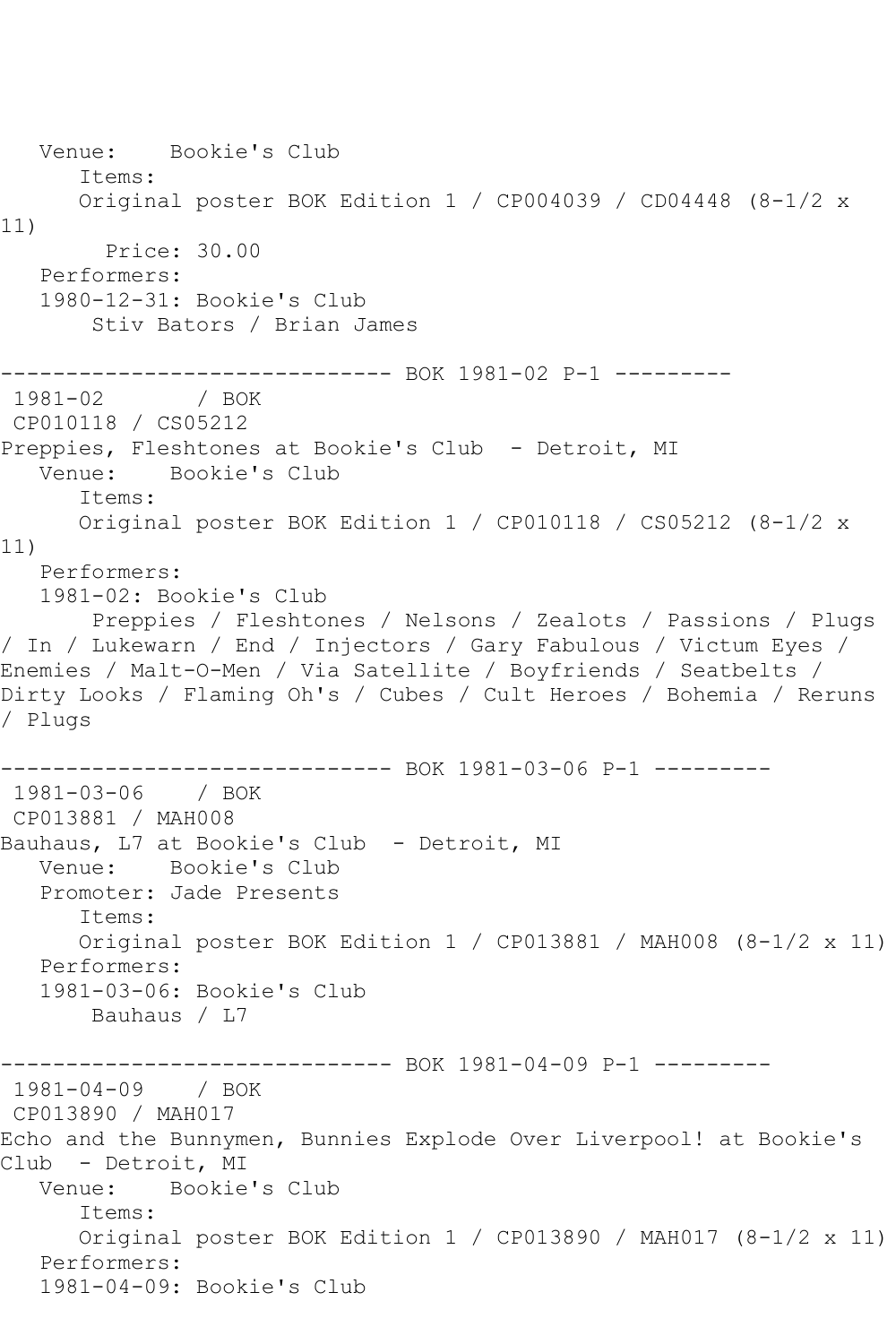Echo and the Bunnymen / Bunnies Explode Over Liverpool! / Attitudes ------------------------------ BOK 1981-08-22 P-1 --------- 1981-08-22 / BOK CP013964 / MAH089 Figures On A Beach at Bookie's Club - Detroit, MI<br>Venue: Bookie's Club Bookie's Club Items: Original poster BOK Edition 1 / CP013964 / MAH089 (8-1/2 x 11) Performers: 1981-08-22: Bookie's Club Figures On A Beach ------------------------------ BOK 1981-08-23 P-1 --------- 1981-08-23 / BOK CP013905 / MAH031 Killing Joke at Bookie's Club - Detroit, MI Venue: Bookie's Club Items: Original poster BOK Edition 1 / CP013905 / MAH031 (8-1/2 x 11) Performers: 1981-08-23: Bookie's Club Killing Joke ------------------------------ BOK 1981-10-08 P-1 --------- 1981-10-08 / BOK CP013962 / MAH087 Snakefinger at Bookie's Club - Detroit, MI<br>Venue: Bookie's Club Bookie's Club Items: Original poster BOK Edition 1 / CP013962 / MAH087 (8-1/2 x 11) Performers: 1981-10-08: Bookie's Club Snakefinger ------------------------------ 1982-04-09 P --------- 1982-04-09 / CP061431 / CP061431 Rock Against Reagan, Exclusives at Bookie's Club 870 Benefit: Proceeds go to Zolton Ferency Campaign Fund Artist: Matthew Rock Venue: Bookie's Club Items: Original poster / CP061431 / CP061431 (11 x 17) Performers: 1982-04-09: Bookie's Club